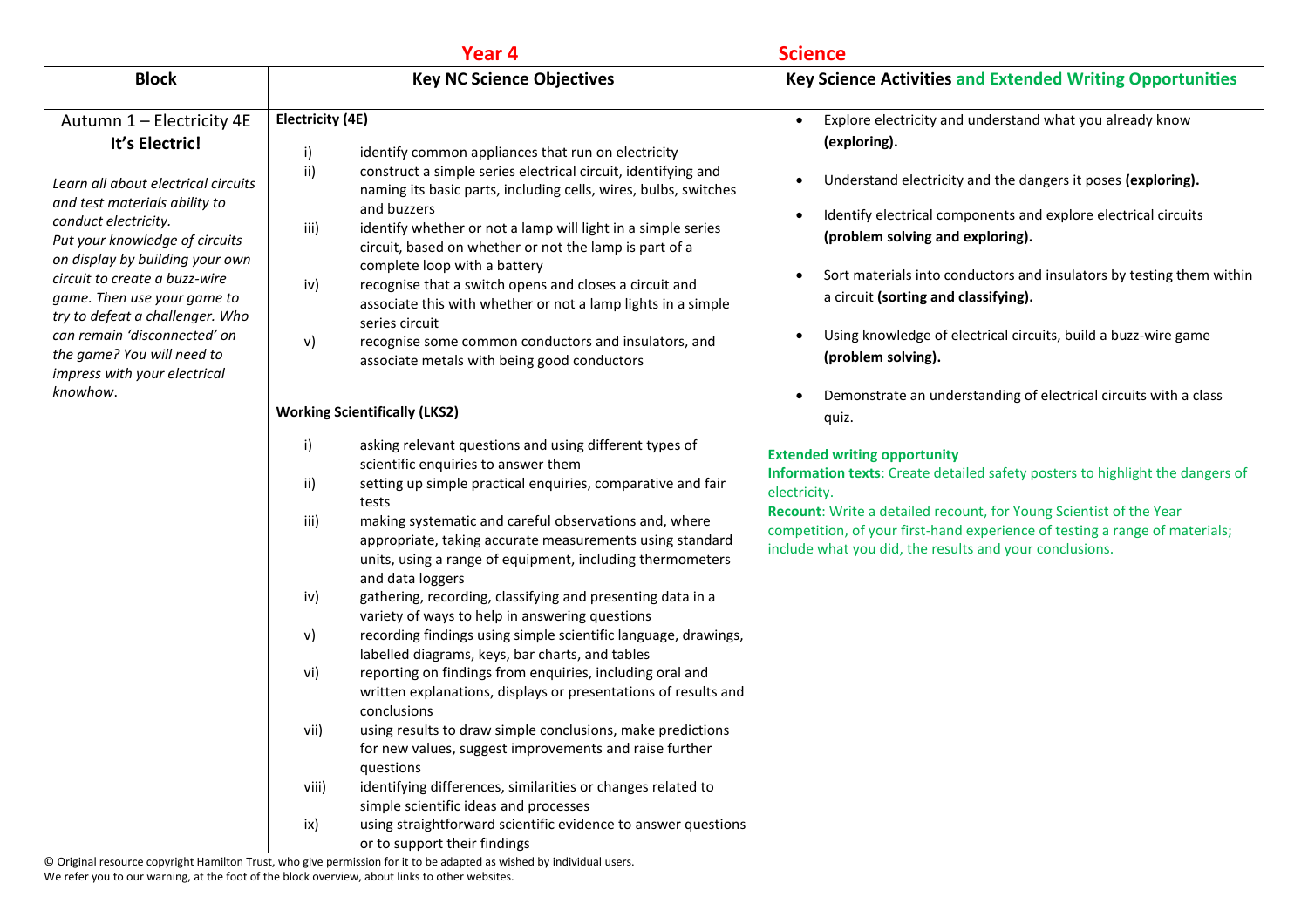|                                                                                                                                                                                                                                                                                                                                                                                                                          | Year <sub>4</sub>                                                                                                                                                                                                                                                                                                                                                                                                                                                                                                                                                                                                                                                                                                                                                                                                                                                                                                                                                                                                                                                                                                                                                                                                                                                                                            | <b>Science</b>                                                                                                                                                                                                                                                                                                                                                                                                                                                                                                                                                                                                                                                                                                                                                                                                                                                                                                                                                                                                                                                                                  |
|--------------------------------------------------------------------------------------------------------------------------------------------------------------------------------------------------------------------------------------------------------------------------------------------------------------------------------------------------------------------------------------------------------------------------|--------------------------------------------------------------------------------------------------------------------------------------------------------------------------------------------------------------------------------------------------------------------------------------------------------------------------------------------------------------------------------------------------------------------------------------------------------------------------------------------------------------------------------------------------------------------------------------------------------------------------------------------------------------------------------------------------------------------------------------------------------------------------------------------------------------------------------------------------------------------------------------------------------------------------------------------------------------------------------------------------------------------------------------------------------------------------------------------------------------------------------------------------------------------------------------------------------------------------------------------------------------------------------------------------------------|-------------------------------------------------------------------------------------------------------------------------------------------------------------------------------------------------------------------------------------------------------------------------------------------------------------------------------------------------------------------------------------------------------------------------------------------------------------------------------------------------------------------------------------------------------------------------------------------------------------------------------------------------------------------------------------------------------------------------------------------------------------------------------------------------------------------------------------------------------------------------------------------------------------------------------------------------------------------------------------------------------------------------------------------------------------------------------------------------|
| <b>Block</b>                                                                                                                                                                                                                                                                                                                                                                                                             | <b>Key NC Science Objectives</b>                                                                                                                                                                                                                                                                                                                                                                                                                                                                                                                                                                                                                                                                                                                                                                                                                                                                                                                                                                                                                                                                                                                                                                                                                                                                             | <b>Key Science Activities and Extended Writing Opportunities</b>                                                                                                                                                                                                                                                                                                                                                                                                                                                                                                                                                                                                                                                                                                                                                                                                                                                                                                                                                                                                                                |
| Autumn 2 – States of<br>Matter 4SM<br><b>States of Matter Scientists</b><br>Become experts in States of<br>Matter! Develop and showcase<br>an understanding of all areas of<br>states of matter, including how<br>materials can change from one<br>state to another, through a<br>large range of simple practical<br>enquiries. Take on the challenge<br>to demonstrate your knowledge<br>to visitors of a Science Fair. | <b>States of Matter (4SM)</b><br>i)<br>compare and group materials together, according to whether<br>they are solids, liquids or gases<br>observe that some materials change state when they are<br>ii)<br>heated or cooled, and measure or research the temperature<br>at which this happens in degrees Celsius (°C)<br>iii)<br>identify the part played by evaporation and condensation in<br>the water cycle and associate the rate of evaporation with<br>temperature<br><b>Working Scientifically (LKS2)</b><br>i)<br>asking relevant questions and using different types of<br>scientific enquiries to answer them<br>setting up simple practical enquiries, comparative and fair<br>ii)<br>tests<br>iii)<br>making systematic and careful observations and, where<br>appropriate, taking accurate measurements using standard<br>units, using a range of equipment, including thermometers<br>and data loggers<br>iv)<br>recording findings using simple scientific language, drawings,<br>labelled diagrams, keys, bar charts, and tables<br>reporting on findings from enquiries, including oral and<br>v)<br>written explanations, displays or presentations of results and<br>conclusions<br>using straightforward scientific evidence to answer questions<br>vi)<br>or to support their findings | Identify misconceptions and classify materials into solids, liquids<br>$\bullet$<br>and gases (sorting and classifying).<br>Investigate the presence of gases (exploring).<br>$\bullet$<br>Understand the behaviour of particles in the different states and<br>$\bullet$<br>use a thermometer to observe temperature changes of water<br>(observing over time/exploring).<br>Investigate evaporation and condensation (fair testing/exploring).<br>$\bullet$<br>Understand and explain the water cycle using scientific language<br>$\bullet$<br>(exploring).<br>Demonstrate an understanding of states of matter by recreating a<br>$\bullet$<br>range of simple practical enquiries (exploring).<br><b>Extended writing opportunity</b><br>Information text: Write an information booklet about solids, liquids and<br>gases, summarising the properties of these states of matter and the<br>evidence for your understanding.<br>Chronological report: Create a leaflet explaining the water cycle to others,<br>using scientific language, for the local water authority's education pack. |
|                                                                                                                                                                                                                                                                                                                                                                                                                          |                                                                                                                                                                                                                                                                                                                                                                                                                                                                                                                                                                                                                                                                                                                                                                                                                                                                                                                                                                                                                                                                                                                                                                                                                                                                                                              |                                                                                                                                                                                                                                                                                                                                                                                                                                                                                                                                                                                                                                                                                                                                                                                                                                                                                                                                                                                                                                                                                                 |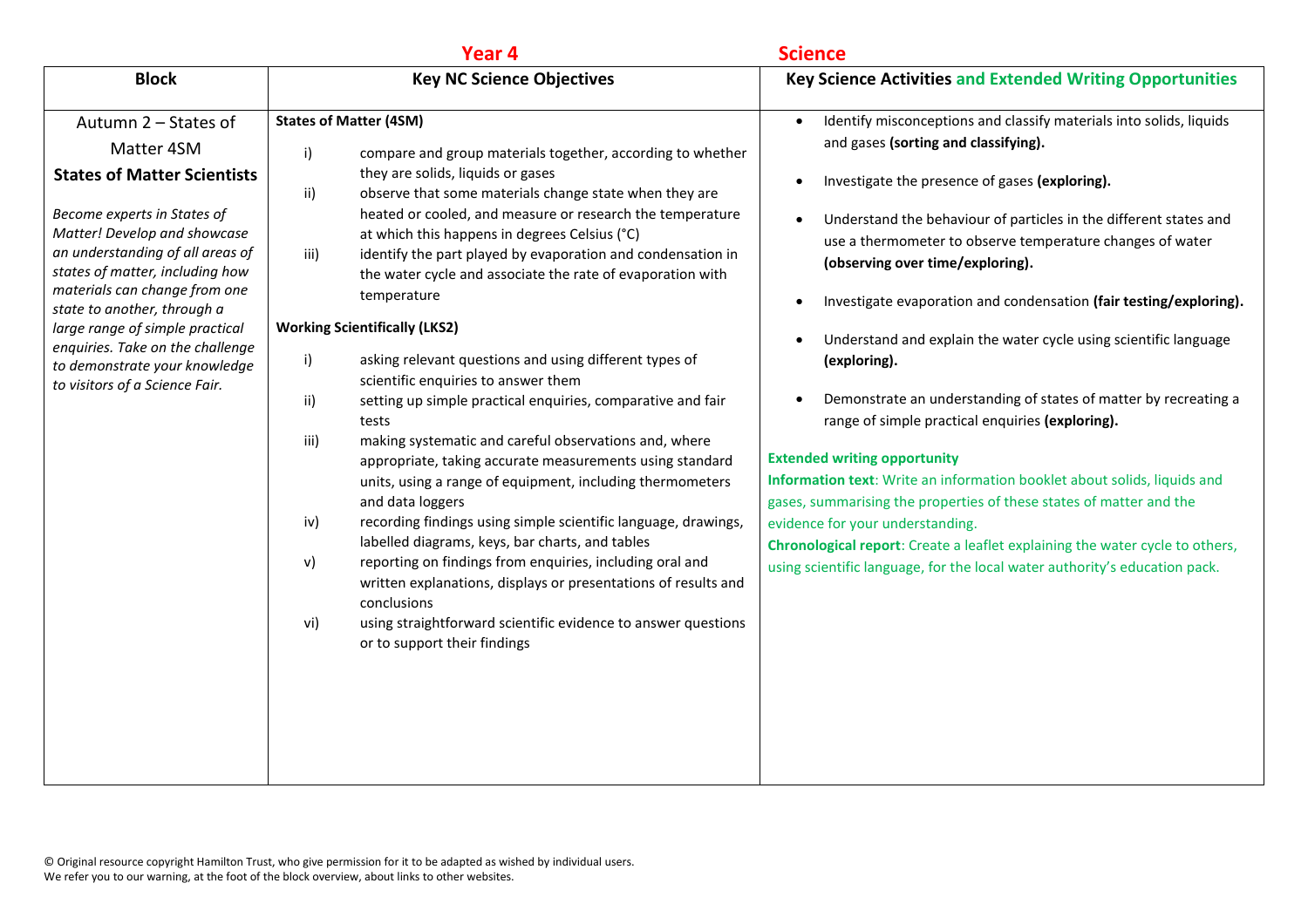|                                                                                                                                                                                                                                                                                                                                                                                                                                                   | Year <sub>4</sub>                                                                                                                                                                                                                                                                                                                                                                                                                                                                                                                                                                                                                                                                                                                                                                                                                                                                                                                                                                                                                                                                                                                                                                                                                                                                                                                                                                                                                                                                                                                                                                                                                                              | <b>Science</b>                                                                                                                                                                                                                                                                                                                                                                                                                                                                                                                                                                                                                                                                                                                                                                                                                                                                                                                                                                                                                                                                                                                                                                               |
|---------------------------------------------------------------------------------------------------------------------------------------------------------------------------------------------------------------------------------------------------------------------------------------------------------------------------------------------------------------------------------------------------------------------------------------------------|----------------------------------------------------------------------------------------------------------------------------------------------------------------------------------------------------------------------------------------------------------------------------------------------------------------------------------------------------------------------------------------------------------------------------------------------------------------------------------------------------------------------------------------------------------------------------------------------------------------------------------------------------------------------------------------------------------------------------------------------------------------------------------------------------------------------------------------------------------------------------------------------------------------------------------------------------------------------------------------------------------------------------------------------------------------------------------------------------------------------------------------------------------------------------------------------------------------------------------------------------------------------------------------------------------------------------------------------------------------------------------------------------------------------------------------------------------------------------------------------------------------------------------------------------------------------------------------------------------------------------------------------------------------|----------------------------------------------------------------------------------------------------------------------------------------------------------------------------------------------------------------------------------------------------------------------------------------------------------------------------------------------------------------------------------------------------------------------------------------------------------------------------------------------------------------------------------------------------------------------------------------------------------------------------------------------------------------------------------------------------------------------------------------------------------------------------------------------------------------------------------------------------------------------------------------------------------------------------------------------------------------------------------------------------------------------------------------------------------------------------------------------------------------------------------------------------------------------------------------------|
| <b>Block</b>                                                                                                                                                                                                                                                                                                                                                                                                                                      | <b>Key NC Science Objectives</b>                                                                                                                                                                                                                                                                                                                                                                                                                                                                                                                                                                                                                                                                                                                                                                                                                                                                                                                                                                                                                                                                                                                                                                                                                                                                                                                                                                                                                                                                                                                                                                                                                               | <b>Key Science Activities and Extended Writing Opportunities</b>                                                                                                                                                                                                                                                                                                                                                                                                                                                                                                                                                                                                                                                                                                                                                                                                                                                                                                                                                                                                                                                                                                                             |
| Spring 1 - Sound 4S<br>Listen Up!<br>The rock stars of the world need<br>your help! They want their<br>children to come to their<br>concerts and rock-out, but they<br>want to protect their precious<br>ears! Find out all you can about<br>sound; how it travels, pitch and<br>volume. Then investigate<br>materials to see which will<br>provide the best insulation<br>against sound. Be ready to<br>present your ideas to a famous<br>panel. | Sound (4S)<br>i)<br>identify how sounds are made, associating some of them with<br>something vibrating<br>ii)<br>recognise that vibrations from sounds travel through a<br>medium to the ear<br>iii)<br>find patterns between the pitch of a sound and features of<br>the object that produced it<br>find patterns between the volume of a sound and the<br>iv)<br>strength of the vibrations that produced it<br>v)<br>recognise that sounds get fainter as the distance from the<br>sound source increases<br>Working Scientifically (LKS2) (scientific enquiries to answer them<br>setting up simple practical enquiries, comparative and fair<br>vii)<br>tests<br>making systematic and careful observations and, where<br>viii)<br>appropriate, taking accurate measurements using standard<br>units, using a range of equipment, including thermometers<br>and data loggers<br>gathering, recording, classifying and presenting data in a<br>ix)<br>variety of ways to help in answering questions<br>recording findings using simple scientific language, drawings,<br>x)<br>labelled diagrams, keys, bar charts, and tables<br>reporting on findings from enquiries, including oral and<br>xi)<br>written explanations, displays or presentations of results and<br>conclusions<br>using results to draw simple conclusions, make predictions<br>xii)<br>for new values, suggest improvements and raise further<br>questions<br>identifying differences, similarities or changes related to<br>xiii)<br>simple scientific ideas and processes<br>using straightforward scientific evidence to answer questions<br>xiv)<br>or to support their findings | Go on a 'sound walk' through the school and begin to think about<br>$\bullet$<br>how sound is made (exploring).<br>Explore sound further and investigate vibrations and how sound<br>$\bullet$<br>travels (exploring, problem solving).<br>Investigate pitch and volume by exploring instruments and the<br>$\bullet$<br>different sounds they make (exploring, pattern seeking).<br>Understand how we hear sounds and begin the consider ways to<br>$\bullet$<br>reduce what we can hear (exploring, pattern seeking, problem<br>solving).<br>Plan and conduct an investigation into which material best reduces<br>$\bullet$<br>the sounds we hear (pattern seeking, fair testing, exploring over<br>time, problem solving).<br>Present your ear defenders design, and explain your findings<br>$\bullet$<br>(problem solving).<br><b>Extended writing opportunity</b><br>Explanation text: Make a picture book summarising what you have found<br>out about sound, how to vary the pitch of a sound and the pattern between<br>the pitch and volume of a sound.<br>Persuasive writing: Write an advertising leaflet with diagrams describing<br>why your ear defender design is the best. |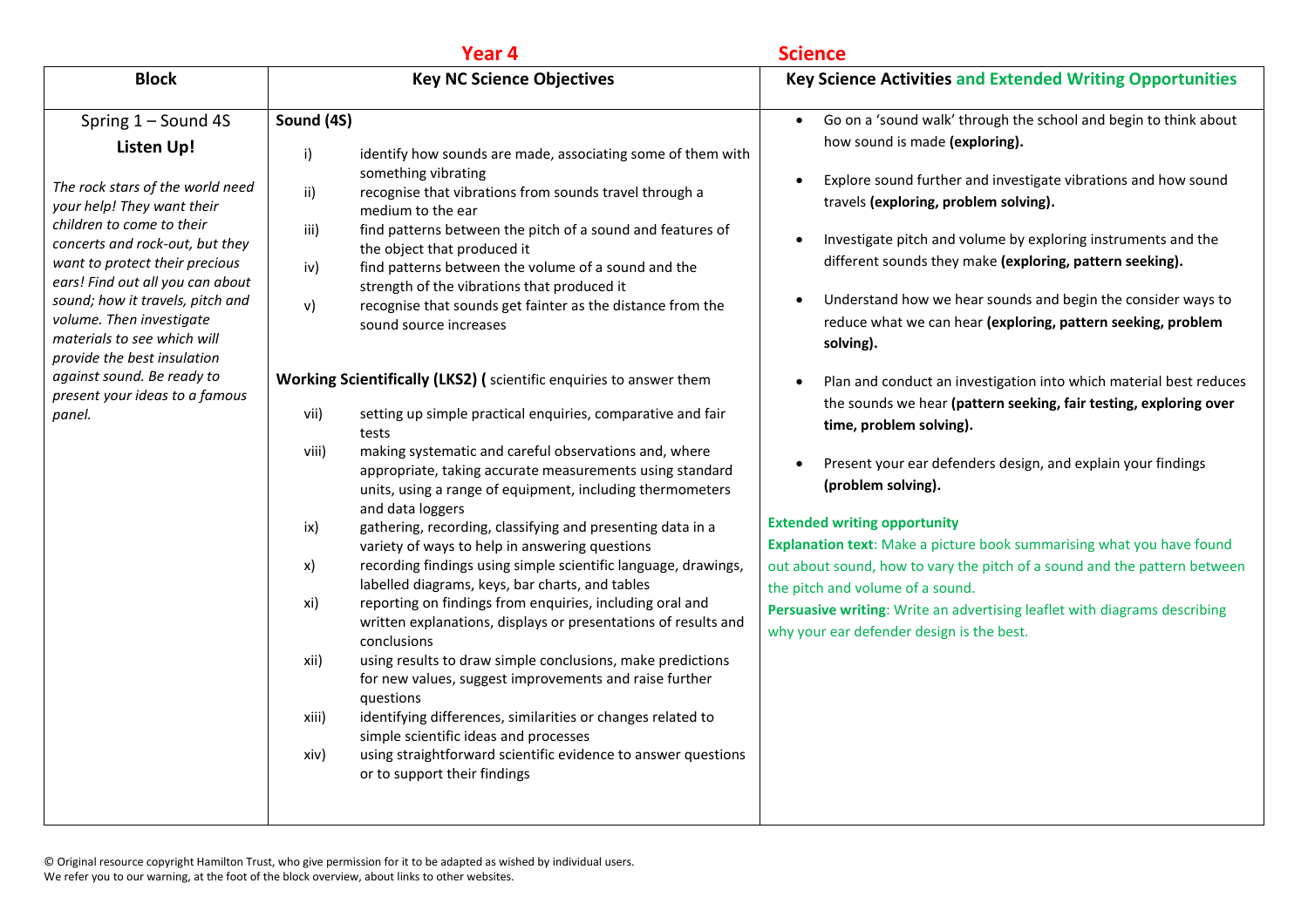|                                                                                                                                                                                                                                                                                                                                                                                                                                                                                                                                                                                                  | Year 4                                                                                                                                                                                                                                                                                                                                                                                                                                                                                                                                                                                                                                                                                                                                                                                                                                                                                                                                                                                                                                                                                                                                                                                                                                                                                                                                                                                                                                                                                            | <b>Science</b>                                                                                                                                                                                                                                                                                                                                                                                                                                                                                                                                                                                                                                                                                                                                                                                                                                                                                                                                                                                                                                                                                           |
|--------------------------------------------------------------------------------------------------------------------------------------------------------------------------------------------------------------------------------------------------------------------------------------------------------------------------------------------------------------------------------------------------------------------------------------------------------------------------------------------------------------------------------------------------------------------------------------------------|---------------------------------------------------------------------------------------------------------------------------------------------------------------------------------------------------------------------------------------------------------------------------------------------------------------------------------------------------------------------------------------------------------------------------------------------------------------------------------------------------------------------------------------------------------------------------------------------------------------------------------------------------------------------------------------------------------------------------------------------------------------------------------------------------------------------------------------------------------------------------------------------------------------------------------------------------------------------------------------------------------------------------------------------------------------------------------------------------------------------------------------------------------------------------------------------------------------------------------------------------------------------------------------------------------------------------------------------------------------------------------------------------------------------------------------------------------------------------------------------------|----------------------------------------------------------------------------------------------------------------------------------------------------------------------------------------------------------------------------------------------------------------------------------------------------------------------------------------------------------------------------------------------------------------------------------------------------------------------------------------------------------------------------------------------------------------------------------------------------------------------------------------------------------------------------------------------------------------------------------------------------------------------------------------------------------------------------------------------------------------------------------------------------------------------------------------------------------------------------------------------------------------------------------------------------------------------------------------------------------|
| <b>Block</b>                                                                                                                                                                                                                                                                                                                                                                                                                                                                                                                                                                                     | <b>Key NC Science Objectives</b>                                                                                                                                                                                                                                                                                                                                                                                                                                                                                                                                                                                                                                                                                                                                                                                                                                                                                                                                                                                                                                                                                                                                                                                                                                                                                                                                                                                                                                                                  | <b>Key Science Activities and Extended Writing Opportunities</b>                                                                                                                                                                                                                                                                                                                                                                                                                                                                                                                                                                                                                                                                                                                                                                                                                                                                                                                                                                                                                                         |
| Spring 2 - Living Things<br>and their Habitats 4LvH<br>Name that living thing!<br>You are needed to become<br>experts in the use of<br>classification keys to help group,<br>identify and name a variety of<br>living things! Learn about the 7<br>characteristics of a living thing;<br>sort living things in a number of<br>ways; make a dichotomous<br>classification key to identify<br>local invertebrates; make<br>observational drawings and a<br>group large-scale drawing of an<br>insect; finally demonstrate your<br>knowledge of classification keys<br>to a young invited audience. | Living things and their habitats (4LvH)<br>i)<br>recognise that living things can be grouped in a variety of<br>ways<br>explore and use classification keys to help group, identify and<br>ii)<br>name a variety of living things in their local and wider<br>environment<br><b>Working Scientifically (LKS2)</b><br>i)<br>asking relevant questions and using different types of<br>scientific enquiries to answer them<br>ii)<br>setting up simple practical enquiries, comparative and fair<br>tests<br>iii)<br>making systematic and careful observations and, where<br>appropriate, taking accurate measurements using standard<br>units, using a range of equipment, including thermometers<br>and data loggers<br>gathering, recording, classifying and presenting data in a<br>iv)<br>variety of ways to help in answering questions<br>recording findings using simple scientific language, drawings,<br>v)<br>labelled diagrams, keys, bar charts, and tables<br>reporting on findings from enquiries, including oral and<br>vi)<br>written explanations, displays or presentations of results and<br>conclusions<br>using results to draw simple conclusions, make predictions<br>vii)<br>for new values, suggest improvements and raise further<br>questions<br>identifying differences, similarities or changes related to<br>viii)<br>simple scientific ideas and processes<br>using straightforward scientific evidence to answer questions<br>ix)<br>or to support their findings | Ask relevant questions about living things and their habitats and<br>$\bullet$<br>begin to group them (sorting, classifying and identifying).<br>Observe local habitats and record living things they see around<br>$\bullet$<br>them (exploring, sorting, classifying and identifying).<br>Create a branching database to sort and identify local invertebrates<br>(sorting, classifying and identifying).<br>Make close observational drawings and large-scale drawings;<br>$\bullet$<br>understand that tiny details of features help with classification<br>(classifying and identifying).<br>Write a branching database for a variety of living things in the wider<br>environment (researching and analysing secondary sources,<br>classifying and identifying).<br><b>Extended writing opportunity</b><br>Non-chronological writing: Write a newspaper article, for the Nature<br>column, about your observations during your trip within the local<br>environment.<br>Biography: Research some key facts about Carl Linnaeus and write a short<br>biography about him explaining his importance. |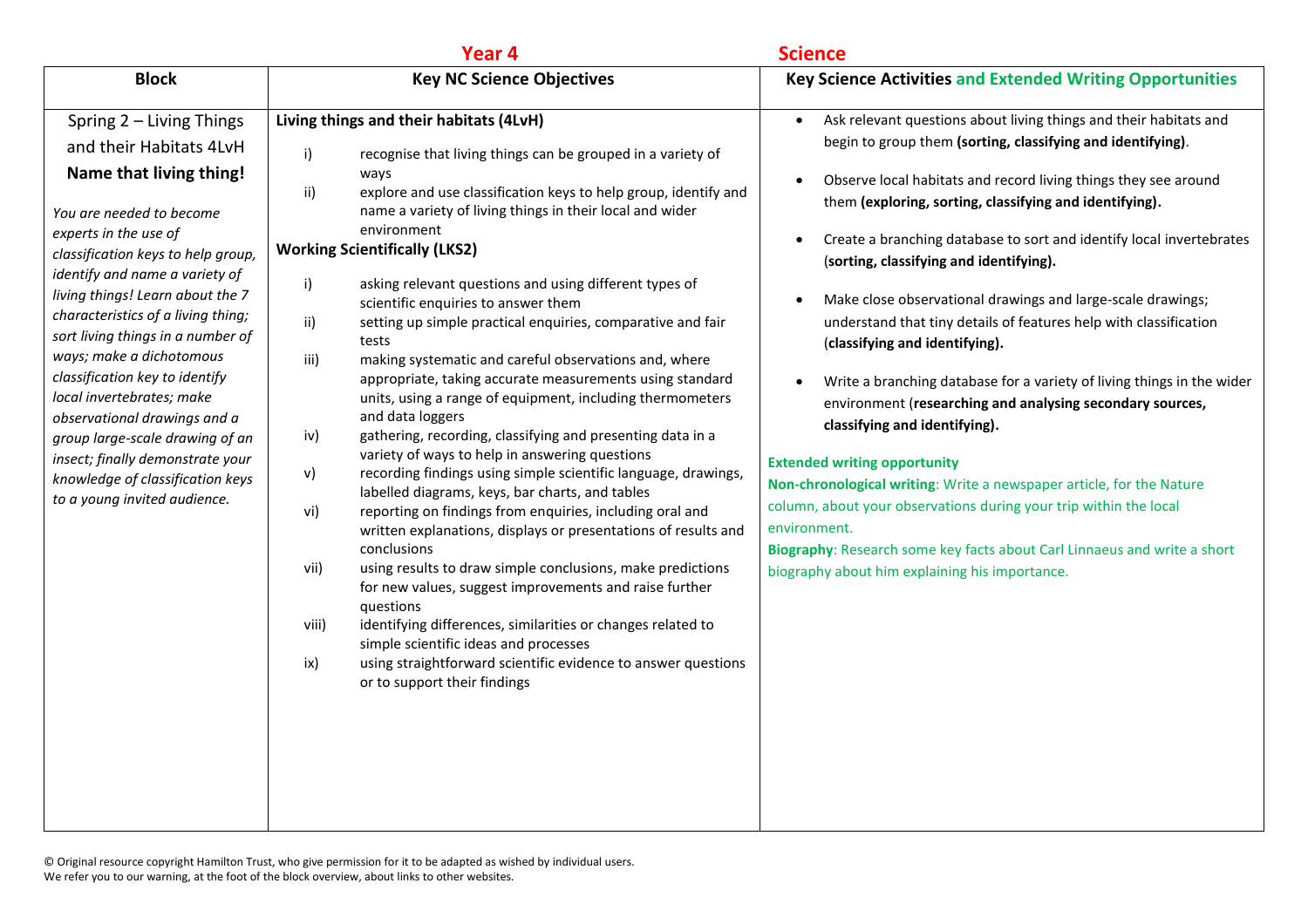|                                                                                                                                                                                                                                                                  | Year 4                                                                                                                                                                                                                                                                                                                                                                                                                                                                                                                                                                                                                                                                                                                                                                                                                                                                                                                                                                                                                                                                                                                                                                                                                                                                                                                                                                                                                                                                                                                                                   | <b>Science</b>                                                                                                                                                                                                                                                                                                                                                                                                                                                                                                                                                                                                                                                                                                                                                                                                                                                                                                                                                                                                                                                                                                                         |
|------------------------------------------------------------------------------------------------------------------------------------------------------------------------------------------------------------------------------------------------------------------|----------------------------------------------------------------------------------------------------------------------------------------------------------------------------------------------------------------------------------------------------------------------------------------------------------------------------------------------------------------------------------------------------------------------------------------------------------------------------------------------------------------------------------------------------------------------------------------------------------------------------------------------------------------------------------------------------------------------------------------------------------------------------------------------------------------------------------------------------------------------------------------------------------------------------------------------------------------------------------------------------------------------------------------------------------------------------------------------------------------------------------------------------------------------------------------------------------------------------------------------------------------------------------------------------------------------------------------------------------------------------------------------------------------------------------------------------------------------------------------------------------------------------------------------------------|----------------------------------------------------------------------------------------------------------------------------------------------------------------------------------------------------------------------------------------------------------------------------------------------------------------------------------------------------------------------------------------------------------------------------------------------------------------------------------------------------------------------------------------------------------------------------------------------------------------------------------------------------------------------------------------------------------------------------------------------------------------------------------------------------------------------------------------------------------------------------------------------------------------------------------------------------------------------------------------------------------------------------------------------------------------------------------------------------------------------------------------|
| <b>Block</b>                                                                                                                                                                                                                                                     | <b>Key NC Science Objectives</b>                                                                                                                                                                                                                                                                                                                                                                                                                                                                                                                                                                                                                                                                                                                                                                                                                                                                                                                                                                                                                                                                                                                                                                                                                                                                                                                                                                                                                                                                                                                         | <b>Key Science Activities and Extended Writing Opportunities</b>                                                                                                                                                                                                                                                                                                                                                                                                                                                                                                                                                                                                                                                                                                                                                                                                                                                                                                                                                                                                                                                                       |
| Summer 1 - Animals,<br>including humans 4AH<br>Excuse me, are these your<br>teeth?<br>Excuse me, are these your<br>teeth? Who did this poo? Am<br>I a predator? Find the<br>answers to these and other<br>peculiar questions about<br>digestion and food chains. | Animals, including humans (4AH)<br>i)<br>describe the simple functions of the basic parts of the<br>digestive system in humans<br>identify the different types of teeth in humans and their<br>ii)<br>simple functions<br>construct and interpret a variety of food chains, identifying<br>iii)<br>producers, predators and prey<br><b>Working Scientifically (LKS2)</b><br>i)<br>asking relevant questions and using different types of<br>scientific enquiries to answer them<br>ii)<br>setting up simple practical enquiries, comparative and fair<br>tests<br>making systematic and careful observations and, where<br>iii)<br>appropriate, taking accurate measurements using standard<br>units, using a range of equipment, including thermometers<br>and data loggers<br>gathering, recording, classifying and presenting data in a<br>iv)<br>variety of ways to help in answering questions<br>V)<br>recording findings using simple scientific language, drawings,<br>labelled diagrams, keys, bar charts, and tables<br>vi)<br>reporting on findings from enquiries, including oral and<br>written explanations, displays or presentations of results and<br>conclusions<br>vii)<br>using results to draw simple conclusions, make predictions<br>for new values, suggest improvements and raise further<br>questions<br>viii)<br>identifying differences, similarities or changes related to<br>simple scientific ideas and processes<br>ix)<br>using straightforward scientific evidence to answer questions<br>or to support their findings | Learn about the first stage of the digestive system, consider<br>$\bullet$<br>why our teeth are different shapes and have different functions<br>(exploring, researching, analysing secondary sources)<br>Use everyday objects to demonstrate the human digestive<br>system (exploring)<br>Use physical activity to demonstrate an understanding of the<br>$\bullet$<br>functions of each part of the digestive system (exploring).<br>Find out what we can learn from a poo (exploring, researching,<br>$\bullet$<br>analysing secondary sources)<br>Interpret food chains and discuss the impact of changes to a<br>$\bullet$<br>chain (exploring, researching, analysing secondary sources)<br>Plan and perform a 'Healthy Teeth' assembly for an invited<br>audience (problem solving).<br><b>Extended writing opportunity</b><br>Information text: Write informative zigzag books about the different parts of<br>the digestive system for your local health centre.<br>Persuasive writing: Create a poster and leaflets, for the visitors to your<br>'Healthy Teeth' assembly, about the importance of looking after your teeth. |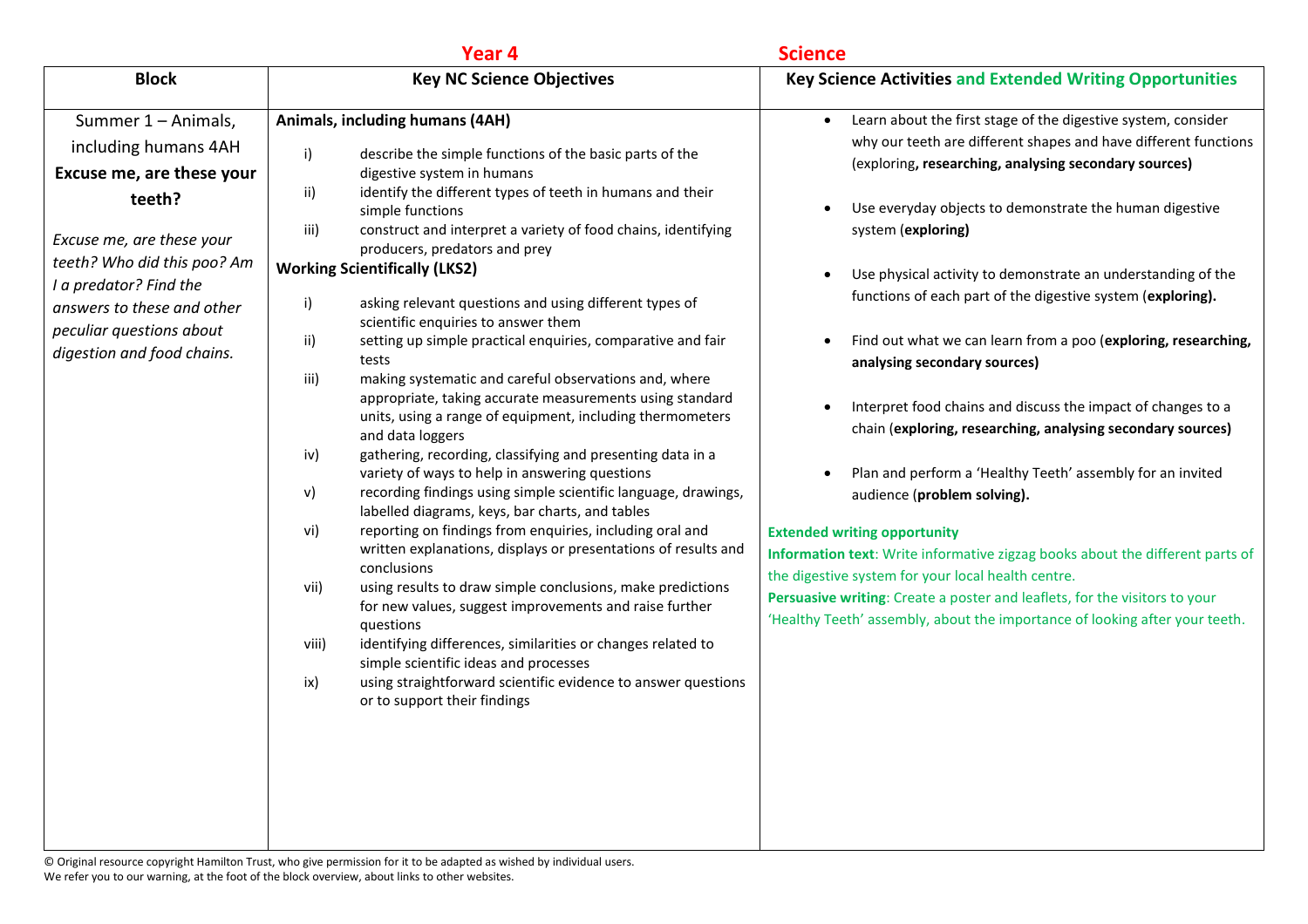|                                                                                                                                                                                                                                                                                                                                                                                                                                                | Year <sub>4</sub>                                                                                                                                                                                                                                                                                                                                                                                                                                                                                                                                                                                                                                                                                                                                                                                                                                                                                                                                                                                                                                                                                                                                                                                                           | <b>Science</b>                                                                                                                                                                                                                                                                                                                                                                                                                                                                                                                                                                                                                                                                                                                                                                                                                                                                                                                                                              |
|------------------------------------------------------------------------------------------------------------------------------------------------------------------------------------------------------------------------------------------------------------------------------------------------------------------------------------------------------------------------------------------------------------------------------------------------|-----------------------------------------------------------------------------------------------------------------------------------------------------------------------------------------------------------------------------------------------------------------------------------------------------------------------------------------------------------------------------------------------------------------------------------------------------------------------------------------------------------------------------------------------------------------------------------------------------------------------------------------------------------------------------------------------------------------------------------------------------------------------------------------------------------------------------------------------------------------------------------------------------------------------------------------------------------------------------------------------------------------------------------------------------------------------------------------------------------------------------------------------------------------------------------------------------------------------------|-----------------------------------------------------------------------------------------------------------------------------------------------------------------------------------------------------------------------------------------------------------------------------------------------------------------------------------------------------------------------------------------------------------------------------------------------------------------------------------------------------------------------------------------------------------------------------------------------------------------------------------------------------------------------------------------------------------------------------------------------------------------------------------------------------------------------------------------------------------------------------------------------------------------------------------------------------------------------------|
| <b>Block</b>                                                                                                                                                                                                                                                                                                                                                                                                                                   | <b>Key NC Science Objectives</b>                                                                                                                                                                                                                                                                                                                                                                                                                                                                                                                                                                                                                                                                                                                                                                                                                                                                                                                                                                                                                                                                                                                                                                                            | <b>Key Science Activities and Extended Writing Opportunities</b>                                                                                                                                                                                                                                                                                                                                                                                                                                                                                                                                                                                                                                                                                                                                                                                                                                                                                                            |
| Summer 2 - Living things<br>and their habitats 4LvH<br><b>Help our Habitats!</b><br>Your local council needs you!<br>They want to turn an old<br>industrial site in your town<br>back to a wildlife haven.<br>Which plants and animals<br>would have lived here? What<br>do they need to be able to<br>live here again? Learn about<br>wildlife and their habitats.<br>How have their environments<br>changed? What can we do to<br>help them? | Living things and their habitats (4LvH)<br>i)<br>recognise that environments can change and that this can<br>sometimes pose dangers to living things<br><b>Working Scientifically (LKS2)</b><br>i)<br>asking relevant questions and using different types of<br>scientific enquiries to answer them<br>ii)<br>setting up simple practical enquiries, comparative and fair<br>tests<br>iii)<br>making systematic and careful observations and, where<br>appropriate, taking accurate measurements using standard<br>units, using a range of equipment, including thermometers<br>and data loggers<br>gathering, recording, classifying and presenting data in a<br>iv)<br>variety of ways to help in answering questions<br>v)<br>recording findings using simple scientific language, drawings,<br>labelled diagrams, keys, bar charts, and tables<br>reporting on findings from enquiries, including oral and<br>vi)<br>written explanations, displays or presentations of results and<br>conclusions<br>using results to draw simple conclusions, make predictions<br>vii)<br>for new values, suggest improvements and raise further<br>questions<br>identifying differences, similarities or changes related to<br>viii) | Take a walk around their school environment and consider how and<br>$\bullet$<br>why changes have happened (exploring). Consider natural and<br>manmade changes to the environment (exploring).<br>Look in more detail at climate change (exploring, analysing).<br>Look at some information on the impacts to living things if an<br>environment changes (analysing).<br>Plan how to make a positive change to a small local area considering<br>the impact on people and other living things (classifying,<br>identifying)<br><b>Extended writing opportunity</b><br>Persuasive writing: Following the class debate about a proposed change to<br>an area in the school environment, write a persuasive letter to the school<br>governors setting out your view about what should happen next.<br>Information writing: Create an information poster about the impacts on<br>living things if an environment changes. Explain on the poster what people<br>can do to help. |
|                                                                                                                                                                                                                                                                                                                                                                                                                                                | simple scientific ideas and processes<br>ix)<br>using straightforward scientific evidence to answer questions<br>or to support their findings                                                                                                                                                                                                                                                                                                                                                                                                                                                                                                                                                                                                                                                                                                                                                                                                                                                                                                                                                                                                                                                                               |                                                                                                                                                                                                                                                                                                                                                                                                                                                                                                                                                                                                                                                                                                                                                                                                                                                                                                                                                                             |